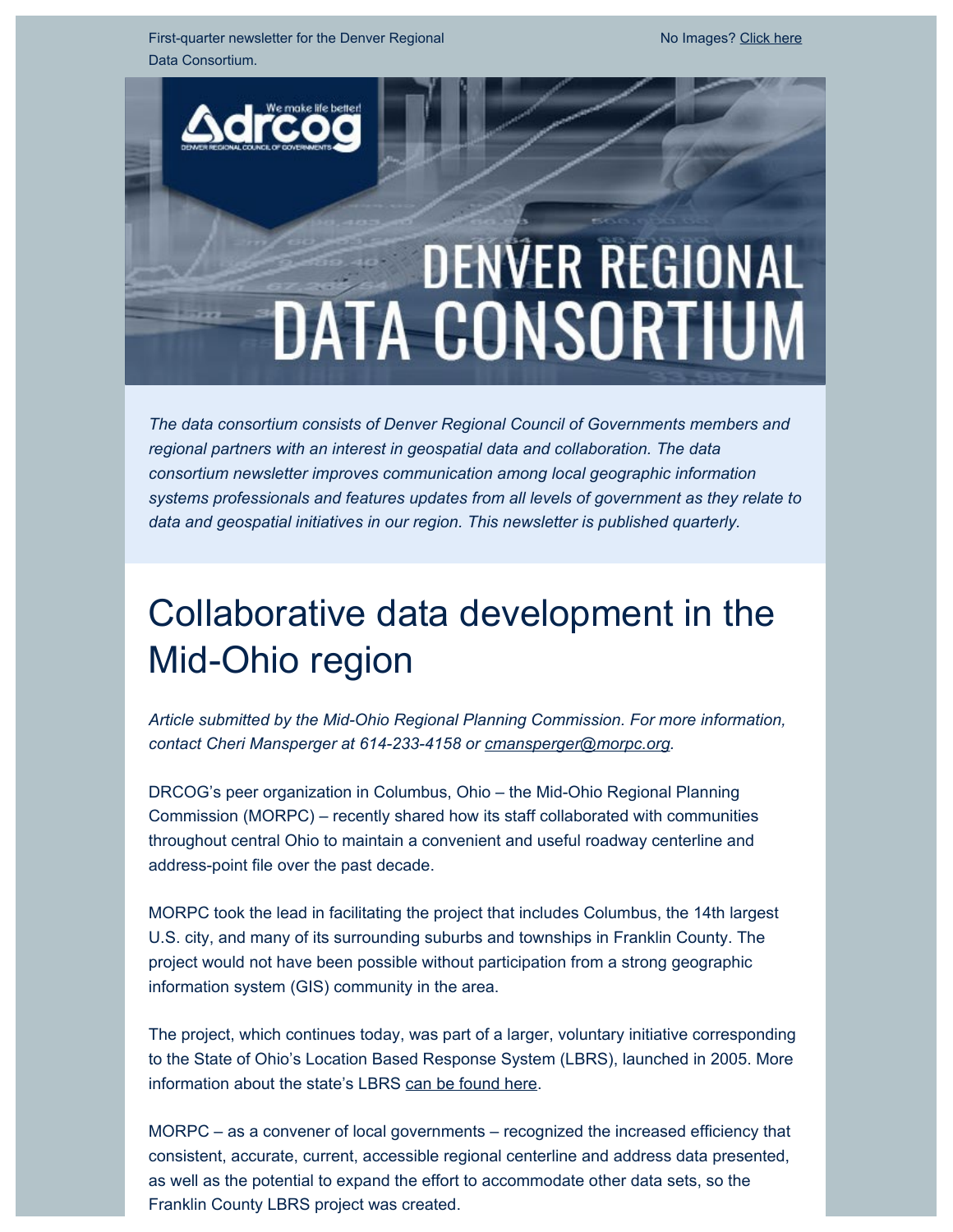"It was the maintenance piece that was critical and our biggest focus," said Cheri Mansperger, MORPC's GIS manager. "We needed the data authorities to be our partners, so we invited local jurisdictions to the table from the start. In most cases we were asking them to give up their existing GIS files and use the regional LBRS data instead."

In return, the communities had access to collaboratively edited files that were not restricted to jurisdictional boundaries — something especially important for safety services, many of which have mutual aid agreements with neighboring communities and require access to information about businesses and residents outside of their service areas in emergencies.

MORPC set up a system to enable multiple agencies to edit LBRS data on its network and sync it with the parent file on a MORPC server. For those interested in the details: Editors just needed a secure log-in and a two-way replicate of the data via geodata services. The replicated data now act like any other feature class in their geodatabase, except that it is a child and dynamic copy that can be synchronized back to the MORPC parent. All versions are synced with the parent data weekly using a model builder script.

Quarterly meetings of GIS users in the region have provided a forum to address any issues and for MORPC to advocate approaches to make data collection and maintenance uniform among its partners. Because of the success of the LBRS project, similar files have been added for regional bikeways and sidewalks.



**Diagram showing the configuration of the Franklin County LBRS system**

## Planning begins for a 2020 lidar capture in the Denver region

*Article submitted by Ashley Summers, GISP, PMP, information systems manager at*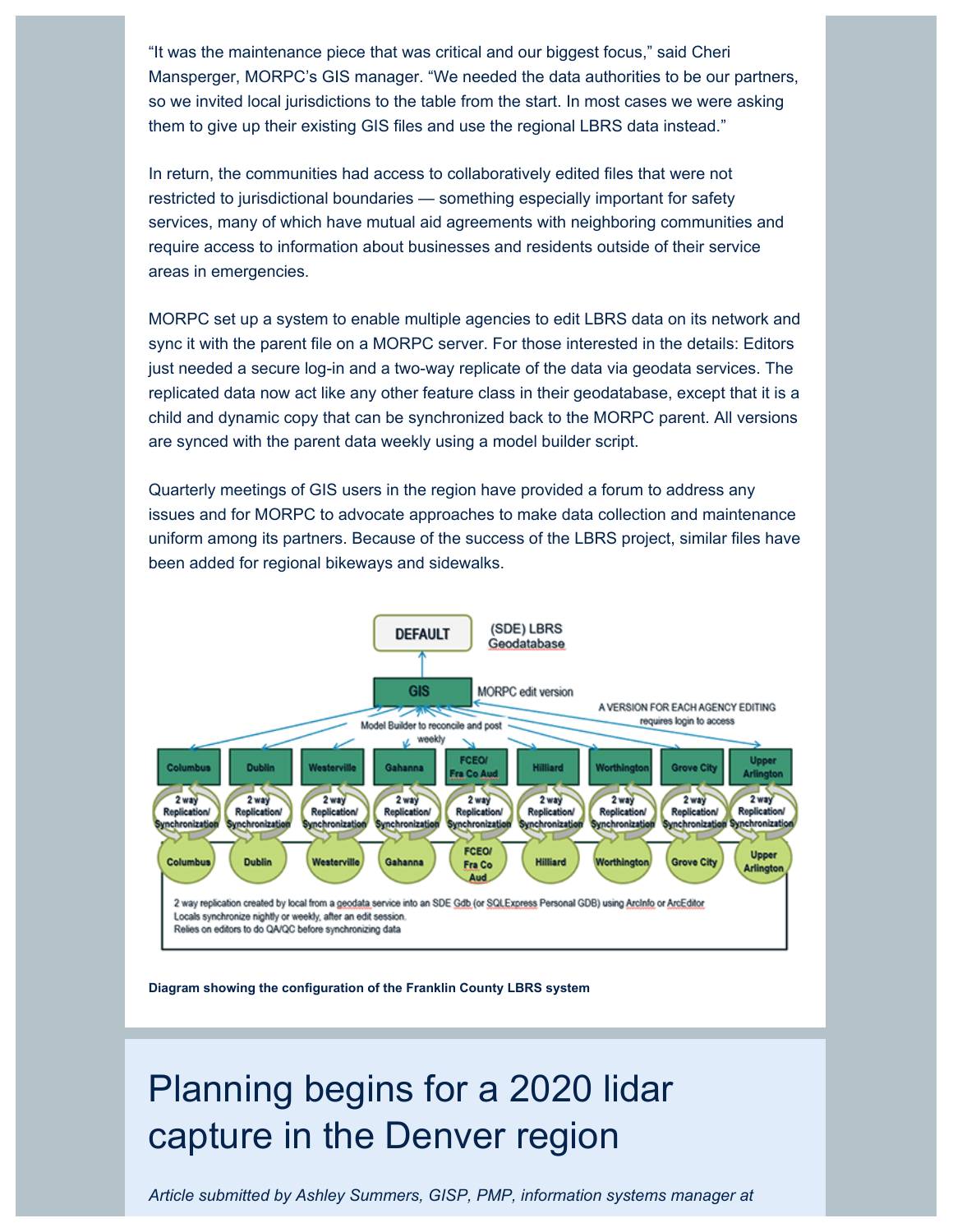#### *DRCOG. Ashley can be reached at 303-480-6746 or [asummers@drcog.org](mailto:asummers@drcog.org).*

DRCOG is considering a lidar collection in 2020. While some of the region has been captured in recent years, most of the Denver metro area has not been collected since the fall of 2013. During the 2013 project, DRCOG worked with local governments to contribute to an existing Federal Emergency Management Agency project. By partnering with local, regional, state and federal partners, DRCOG was able to acquire \$1.2 million of data for a local contribution of less than \$400,000. That project resulted in Quality Level 2 (QL2) lidar data and 1-foot contours, which can be downloaded from the [Colorado GeoData Cache](https://drcog.createsend1.com/t/d-l-nhyvtk-l-j/) and **DRCOG's Regional Data Catalog**, respectively.

Based on the popularity of the data and the fact that it is becoming outdated, DRCOG is interested in facilitating a project to collect QL2 data in all areas that haven't been flown since 2013:



The project could potentially coincide with the next Denver Regional Aerial Photography Project, scheduled for the spring of 2020. The acquisition will only be pursued if there is enough interest and funding from interested parties in the region. Public and private partners are both encouraged to contribute.

To learn more about the project, please join us on Wednesday, Jan. 16, from 10:30 a.m. to noon in the Red Rocks conference room (7th floor) at DRCOG's office, 1001 17th St., Denver, CO 80202.

Can't attend in person? No problem! Participate remotely using the details below: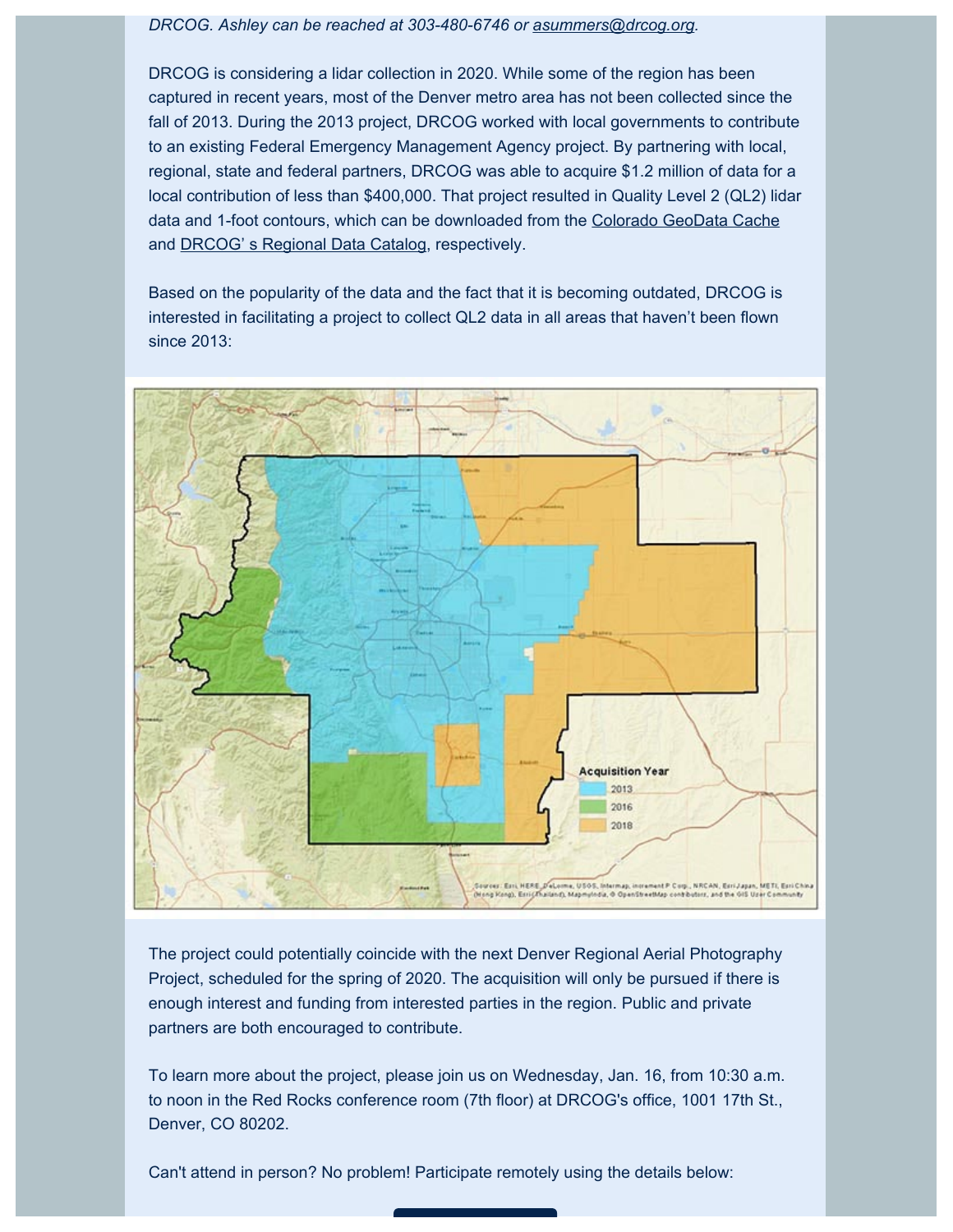Webinar ID: 720-012-011 United States: 415-655-0060 Access Code: 578-608-474

# 2018 Regional Planimetric Data Project begins

*Article submitted by Ashley Summers, GISP, PMP, information systems manager at DRCOG. Ashley can be reached at 303-480-6746 or [asummers@drcog.org](mailto:asummers@drcog.org).*

After almost a year of planning, the 2018 Regional Planimetric Data Project is set to begin officially on Feb. 1. DRCOG has successfully facilitated two prior projects to collect features like [building footprints](https://drcog.createsend1.com/t/d-l-nhyvtk-l-d/), [sidewalk centerlines,](https://drcog.createsend1.com/t/d-l-nhyvtk-l-h/) [parking lots](https://drcog.createsend1.com/t/d-l-nhyvtk-l-k/) and [more](https://drcog.createsend1.com/t/d-l-nhyvtk-l-u/) for the Denver metro area. The project will expand foundational data and use DRCOG's latest highresolution 2018 aerial imagery to delineate any changes.

[Kucera International Inc](https://drcog.createsend1.com/t/d-l-nhyvtk-l-o/). performed the data capture in 2014 and 2016. It has been selected again to perform the data update. Building footprints, edges of pavement, parking lots, ramps and trails will be captured at the same extent (1,184 square miles) that covers most of the urbanized metro area: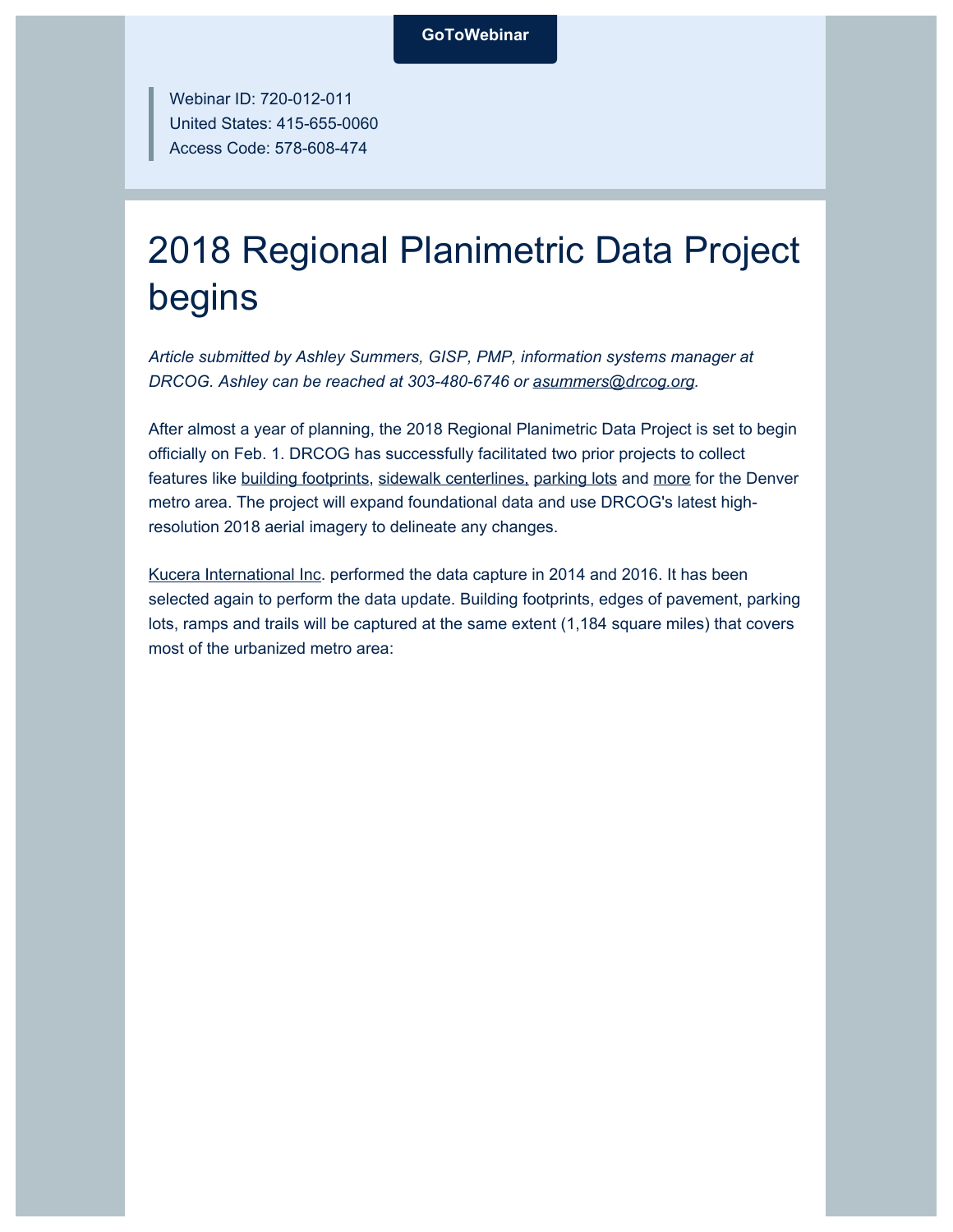

Other features like driveways, impervious surface, poles and signs, and pavement markings will be captured at smaller extents where additional funding was available.

The project is being funded by 28 partners:

- Arapahoe County
- City and County of Denver
- Douglas County
- Centennial
- Commerce City
- Erie
- Firestone
- Longmont
- Louisville
- Morrison
- Thornton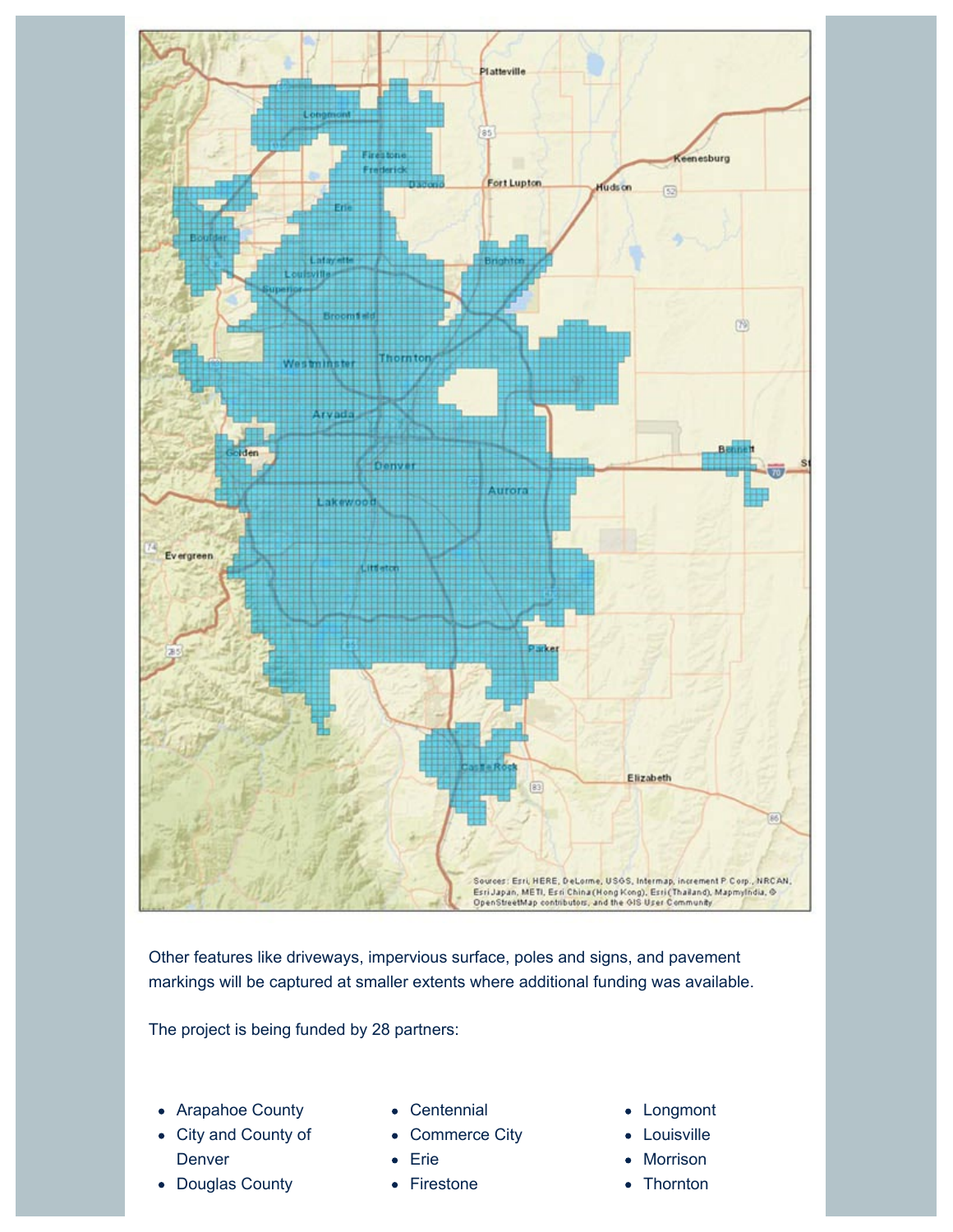Jefferson County

- Arvada
- Aurora
- Bennett
- Boulder
- Castle Rock

Frederick

- Golden
- Greenwood Village
- Lakewood
- Littleton
- Lone Tree

Wheat Ridge

- E-470 Public
- Highway Authority
- Urban Drainage and Flood Control District
- Denver Water
- DRCOG

Additionally, two private sector partners – [BuildingFootprintsUSA](https://drcog.createsend1.com/t/d-l-nhyvtk-l-m/) and [Felsburg, Holt &](https://drcog.createsend1.com/t/d-l-nhyvtk-l-c/) [Ullevig](https://drcog.createsend1.com/t/d-l-nhyvtk-l-c/) – are donating their time to create value-added products for the funding partners. **DRCOG thanks these partners whose contributions allow us to maintain highquality, public domain data for the region.**

Final deliverables will be available on **DRCOG's Regional Data Catalog** in the first quarter of 2020. If you'd like earlier access (and some other perks including extra attribution), you can still become a project partner by contributing funds. [Reach out to Ashley Summers](mailto:asummers@drcog.org) or visit DRCOG's [website](https://drcog.createsend1.com/t/d-l-nhyvtk-l-a/) for more information.

# 2018 land use land cover pilot project begins

*Article submitted by Ashley Summers, GISP, PMP, information systems manager at DRCOG. Ashley can be reached at 303-480-6746 or [asummers@drcog.org](mailto:asummers@drcog.org).*

In the summer of 2018, the [Babbitt Center for Land and Water Policy](https://drcog.createsend1.com/t/d-l-nhyvtk-l-z/) reached out to DRCOG to discuss a potential land use land cover project in the Denver region. In partnership with the [Conservation Innovation Center,](https://drcog.createsend1.com/t/d-l-nhyvtk-l-v/) the Babbitt Center has been testing innovative methods for [classifying the landscape using high-resolution \(1-meter\) imagery](https://drcog.createsend1.com/t/d-l-nhyvtk-l-e/). It has previously completed projects in the Chesapeake Bay area and in Pima County, Arizona.

The Denver region is an ideal place for it to continue developing its methods for several reasons:

- 1. The Denver region has varied terrain; offering mountains, plains and urban area to evaluate.
- 2. DRCOG has recent high-resolution imagery courtesy of the [Denver Regional Aerial](https://drcog.createsend1.com/t/d-l-nhyvtk-l-s/) [Photography Project](https://drcog.createsend1.com/t/d-l-nhyvtk-l-s/) and [detailed planimetric data](https://drcog.createsend1.com/t/d-l-nhyvtk-l-g/) to help refine the results.
- 3. The Denver region has a history of developing data through successful partnerships.

The pilot project area will cover 1,000 square miles of the region: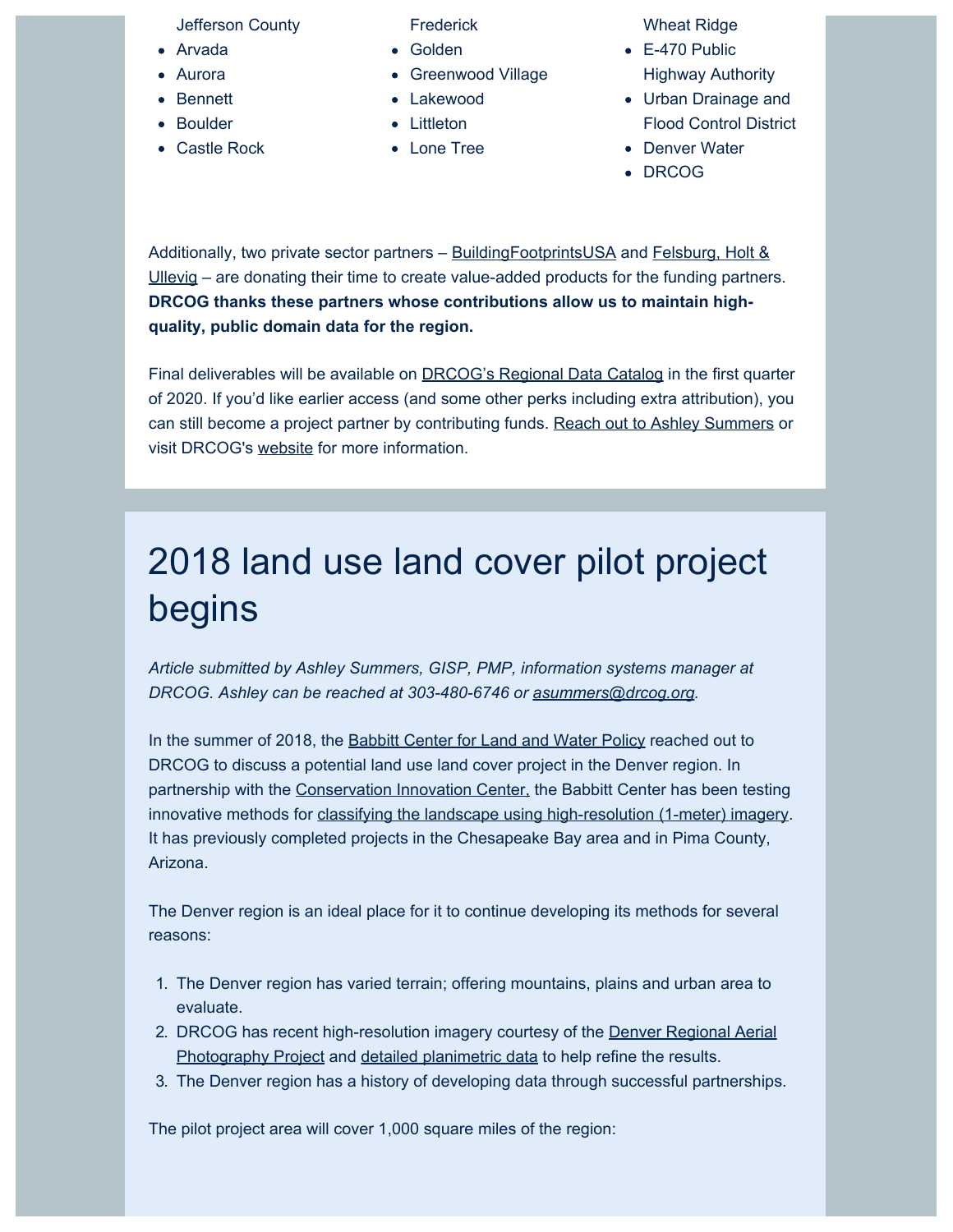

The project will classify the pilot area into seven classes: structures, impervious surface, water, grassland/prairie, tree canopy, irrigated lands/turf and barren/rock. Results are expected in the summer.

The data will be provided free to DRCOG and will be a public domain product. DRCOG's contribution is to provide guidance, feedback and quality control on the deliverable. **Thanks to the United States Forest Service, the Governor's Office of Information Technology, Commerce City, Denver, Littleton, Aurora and Five Points Geoplanning LLC for volunteering their time to review the product.**

For more information, [check out the website](https://drcog.createsend1.com/t/d-l-nhyvtk-l-w/).

# The Denver region's Participant Statistical Areas Program (PSAP) plan

*Article submitted by Dorothy Friday, GIS specialist at DRCOG. Dorothy can be reached at 303-480-6797 or [dfriday@drcog.org](mailto:dfriday@drcog.org).*

The U.S. Census Bureau's Participant Statistical Areas Program (PSAP) is a once-adecade opportunity to adjust block group and tract boundaries based on growing populations. Nationwide, councils of governments are coordinating regional efforts to gather local knowledge and submit a final plan to the U.S. Census Bureau. In fall 2018,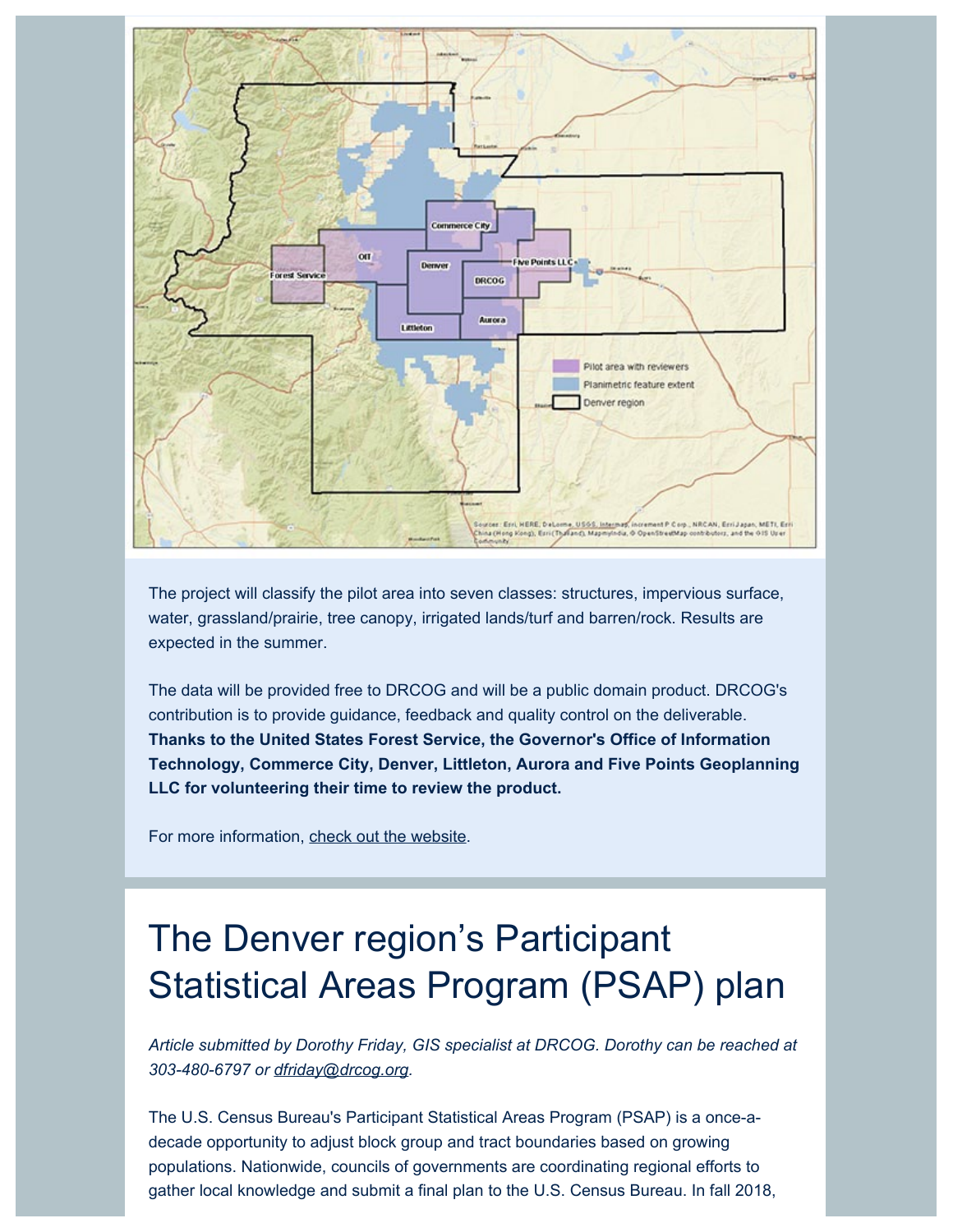DRCOG created a draft plan for our region and compiled feedback and suggestions from regional stakeholders and member governments. Feedback was incorporated into the draft, and DRCOG has a final plan based on this information. The adjustments will be submitted to the U.S. Census Bureau through its customized Geographic Update Partnership Software (GUPS) ahead of the 2020 Census.

[Review the Denver region PSAP plan here.](https://drcog.createsend1.com/t/d-l-nhyvtk-l-yd/)



## Check out the new feature data set

DRCOG acquires crash data from the Colorado Department of Transportation (CDOT) annually. CDOT geocodes crashes on roadways they own, operate and maintain and DRCOG geocodes the remaining crashes on roadways that are locally owned and maintained by cities and counties. DRCOG recently updated crash data sets by standardizing field names and data types.

Data sets for 2004 to 2015 are [now available on the Regional Data Catalog](https://drcog.createsend1.com/t/d-l-nhyvtk-l-yh/).

# Nominate a project, program, plan or person for DRCOG's annual awards

#### **Metro Vision Awards**

This year's Metro Vision Awards will recognize projects and programs that help further our shared aspirational vision of the future of the Denver metro area. DRCOG welcomes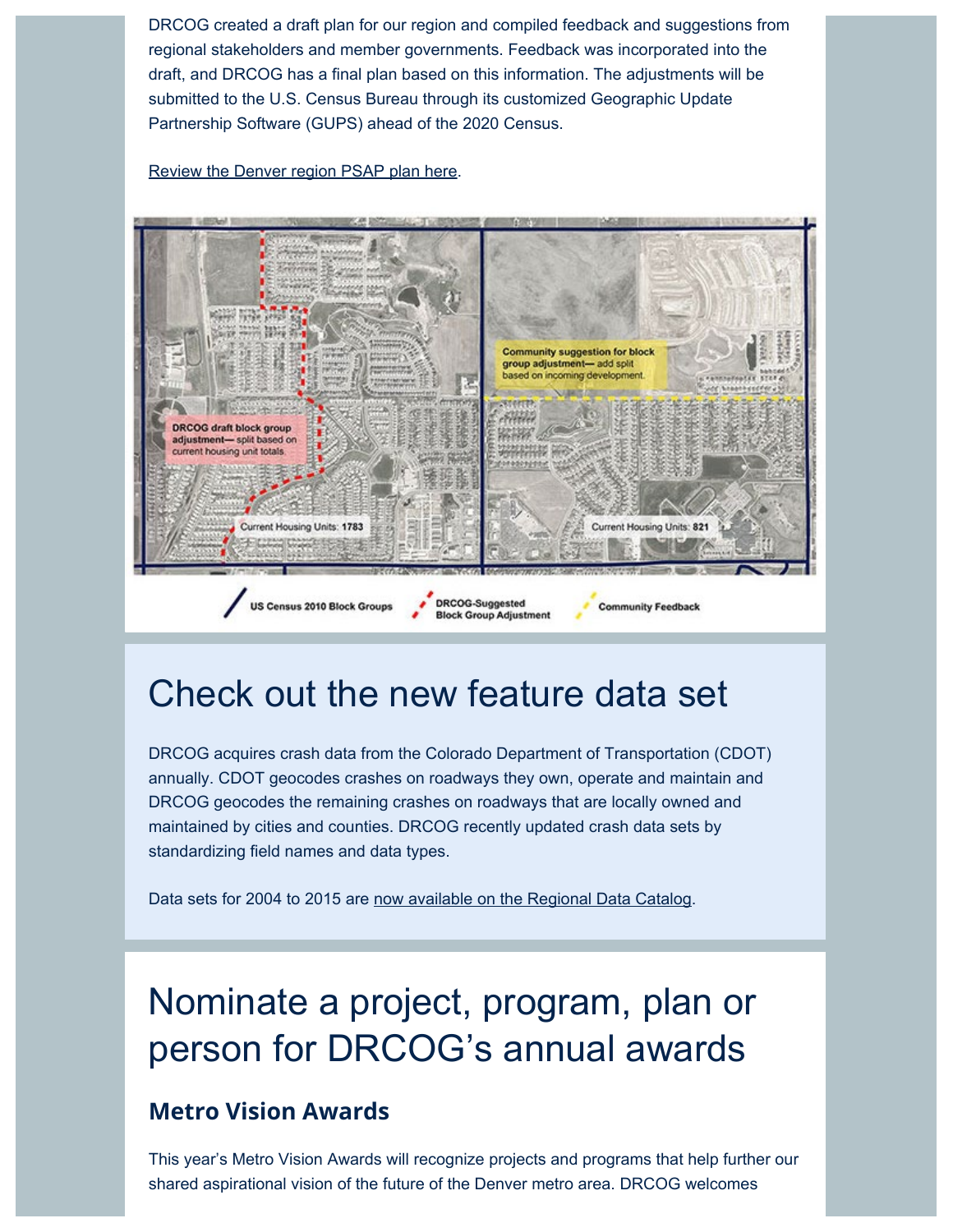nominations of projects, programs and plans that support Metro Vision's themes. Past successful nominations have highlighted innovation, public and stakeholder engagement and coordination among local governments, state and federal partners, the business community, philanthropic and not-for-profit organizations. For more information on nomination criteria, [click here](https://drcog.createsend1.com/t/d-l-nhyvtk-l-yk/).

**[Metro Vision Awards](https://drcog.createsend1.com/t/d-l-nhyvtk-l-yu/)**

What kinds of projects will our judges be looking for? [Check out last year's winners](https://drcog.createsend1.com/t/d-l-nhyvtk-l-jl/).

#### **Way to Go Champion Awards**

The Way to Go Champion Awards recognize innovative outreach efforts or programs that reduce single-occupant vehicle (SOV) commuting while increasing the use of sustainable transportation modes, as well as individuals who champion smart commuting. For more information and to submit a nomination, [click here](https://drcog.createsend1.com/t/d-l-nhyvtk-l-jr/).

**[Way to Go Champion Awards](https://drcog.createsend1.com/t/d-l-nhyvtk-l-jy/)**

**The deadline for submissions is Friday, Jan. 25.**

### Upcoming events

The [Denver Data Storytellers](https://drcog.createsend1.com/t/d-l-nhyvtk-l-jj/) group has invited field leader [Alberto Cairo](https://drcog.createsend1.com/t/d-l-nhyvtk-l-jt/) to speak in Denver as part of [his lecture tour](https://drcog.createsend1.com/t/d-l-nhyvtk-l-ji/) about citizen data literacy. The event will be free and held at General Assembly on Thursday, Jan. 24 from 6:30 to 9 p.m. [Register here](https://drcog.createsend1.com/t/d-l-nhyvtk-l-jd/).

The [GIS Colorado winter quarterly meeting](https://drcog.createsend1.com/t/d-l-nhyvtk-l-jh/) will be held on Jan. 25 in Castle Rock. A [special training on ArcGIS Pro](https://drcog.createsend1.com/t/d-l-nhyvtk-l-jk/) will be held the day prior.

The Colorado OpenStreetMap community continues to import DRCOG building footprints into the map. Join for its [next Importathon event](https://drcog.createsend1.com/t/d-l-nhyvtk-l-ju/) on Jan. 16.

## Engage with us

- The new version of our [Regional Data Catalog](https://drcog.createsend1.com/t/d-l-nhyvtk-l-tl/) launched in January. We invite you to visit the site and give us some feedback in [this brief survey.](https://drcog.createsend1.com/t/d-l-nhyvtk-l-tr/)
- This quarterly newsletter reaches more than 300 people, has a higher-than-average open rate and is written by professionals like you. It's the perfect place to show off your projects, highlight your great work and contribute ideas to the GIS community in the Denver region. Newsletter release dates are the 15th of January, April, July and